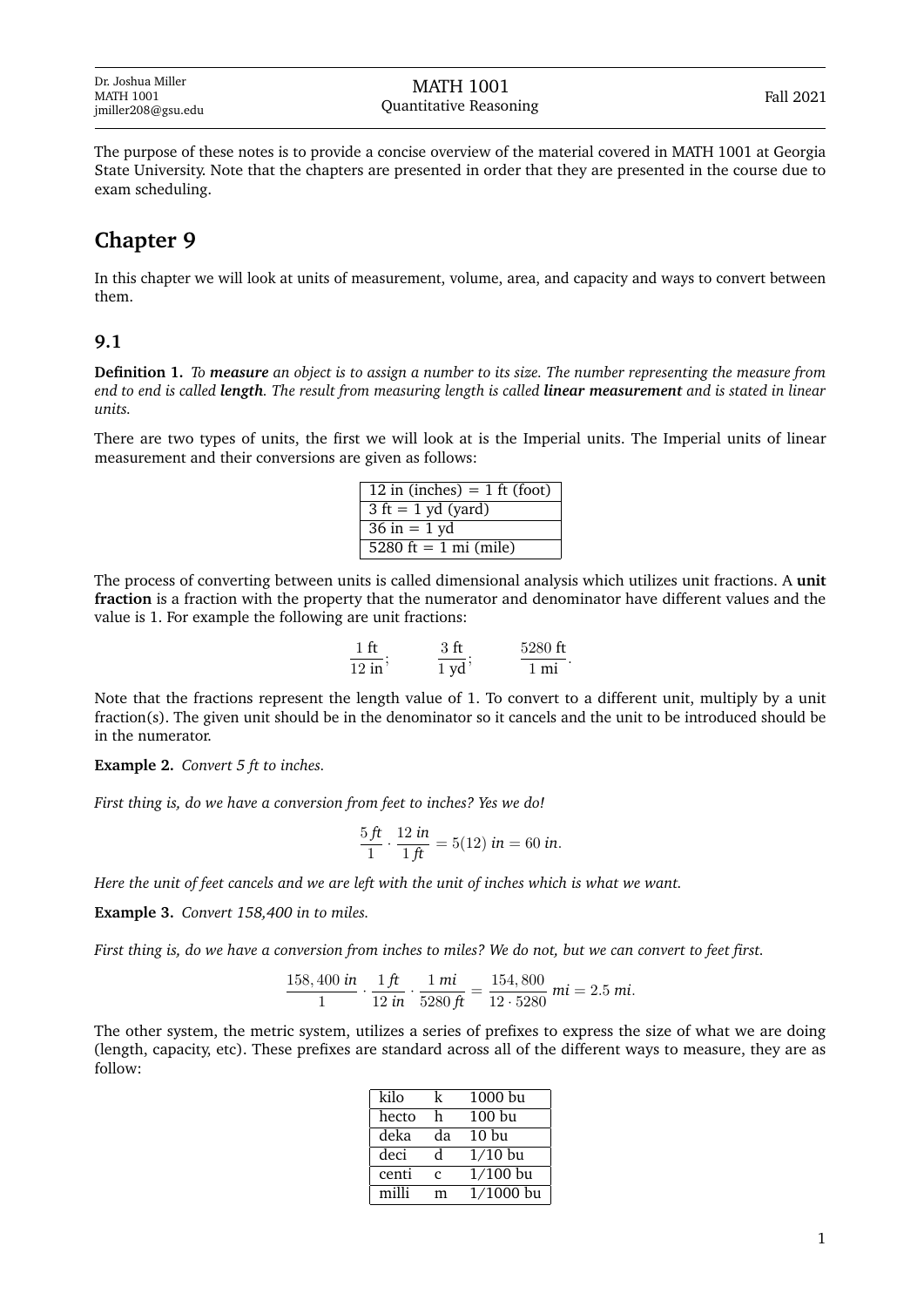For linear measurement the base unit of the metric system is the meter, therefore the full chart is as follows:

| kilometer  | km  | $1000 \text{ m}$   |
|------------|-----|--------------------|
| hectometer | hm  | 100 <sub>m</sub>   |
| dekameter  | dam | 10 <sub>m</sub>    |
| meter      | m   | 1 <sub>m</sub>     |
| decimeter  | dm  | $1/10 \text{ m}$   |
| centimeter | cm  | $1/100 \text{ m}$  |
| millimeter | mm  | $1/1000 \text{ m}$ |

The nice thing about the metric system is that unit conversion is really easy since everything is a multiple on 10.

1. If we want to go from a larger unit to a smaller unit (moving down on the chart) we multiply by 10 for each step. This is akin to moving the decimal to the right for each step we take.

If we want to convert from hm to dm, we see that we have hm  $\rightarrow$  dam  $\rightarrow$  m  $\rightarrow$  m which is 3 steps, so we multiply by  $10<sup>3</sup>$  or move the decimal point three spots to the right.

2. If we want to go from a smaller unit to a larger unit (moving up on the chart) we divide by 10 for each step. This is akin to moving the decimal to the left for each step we take.

If we want to convert from cm to dam, we see that we have  $\text{cm} \to \text{dm} \to \text{m} \to \text{dam}$  which is 3 steps, so we divide by  $10<sup>3</sup>$  or move the decimal point three spots to the left.

## **Example 4.** *Convert 504.7 m to km.*

*Looking at the chart we see that to get from meters to kilometers we need to move 3 steps up, which means we need to move the decimal place 3 places to the left.*

$$
504.7\ m\ \rightarrow 50.47\ dam\ \rightarrow 5.047\ hm\ \rightarrow .5047\ km
$$

**Example 5.** *Convert 704 mm to hm.*

*Looking at the chart we see that to get from millimeters to hectometers we need to move 5 steps up, which means we need to move the decimal place 5 places to the left.*

$$
704 \text{ mm } \rightarrow 70.4 \text{ cm } \rightarrow 7.04 \text{ dm } \rightarrow .704 \text{ m } \rightarrow .0704 \text{ dam } \rightarrow .00704 \text{ hm}
$$

**Example 6.** *Convert 27 m to cm.*

*Looking at the chart we see that to get from meters to centimeter we need to move 2 steps down, which means we need to move the decimal place 2 places to the right.*

27. 
$$
m \rightarrow 270
$$
.  $dm \rightarrow 2700$ .  $cm$ 

There are ways to convert between the Imperial and metric systems, however some of the ways we will utilize are not exact but rather approximation, albeit good ones. These conversions are as follows:

| $1 \text{ in} = 2.54 \text{ cm}$        | exact         |
|-----------------------------------------|---------------|
| $1 \text{ ft} = 30.48 \text{ cm}$ exact |               |
| 1 yd $\approx$ .9m                      | approximation |
| 1 mi $\approx$ 1.6 km                   | approximation |

**Example 7.** *Convert 8 in to cm.*

$$
\frac{8 \text{ in}}{1} \cdot \frac{2.54 \text{ cm}}{1 \text{ in}} = 8 \cdot 2.54 \text{ cm} = 20.32 \text{ cm}.
$$

**Example 8.** *Convert 125 mi to km.*

$$
\approx \frac{125 \text{ mi}}{1} \cdot \frac{1.6 \text{ km}}{1 \text{ mi}} = 125 \cdot 1.6 \text{ km} = 200 \text{ km}.
$$

*Note that this was an approximation, but we can convert in an exact manner in the following way*

$$
\frac{125 \text{ mi}}{1} \cdot \frac{5280 \text{ ft}}{1 \text{ mi}} \cdot \frac{30.48 \text{ cm}}{1 \text{ ft}} \cdot \frac{1 \text{ km}}{10^5 \text{ km}} = \frac{125 \cdot 5280 \cdot 30.48}{10^5} \text{ km} = 201.168 \text{ km}.
$$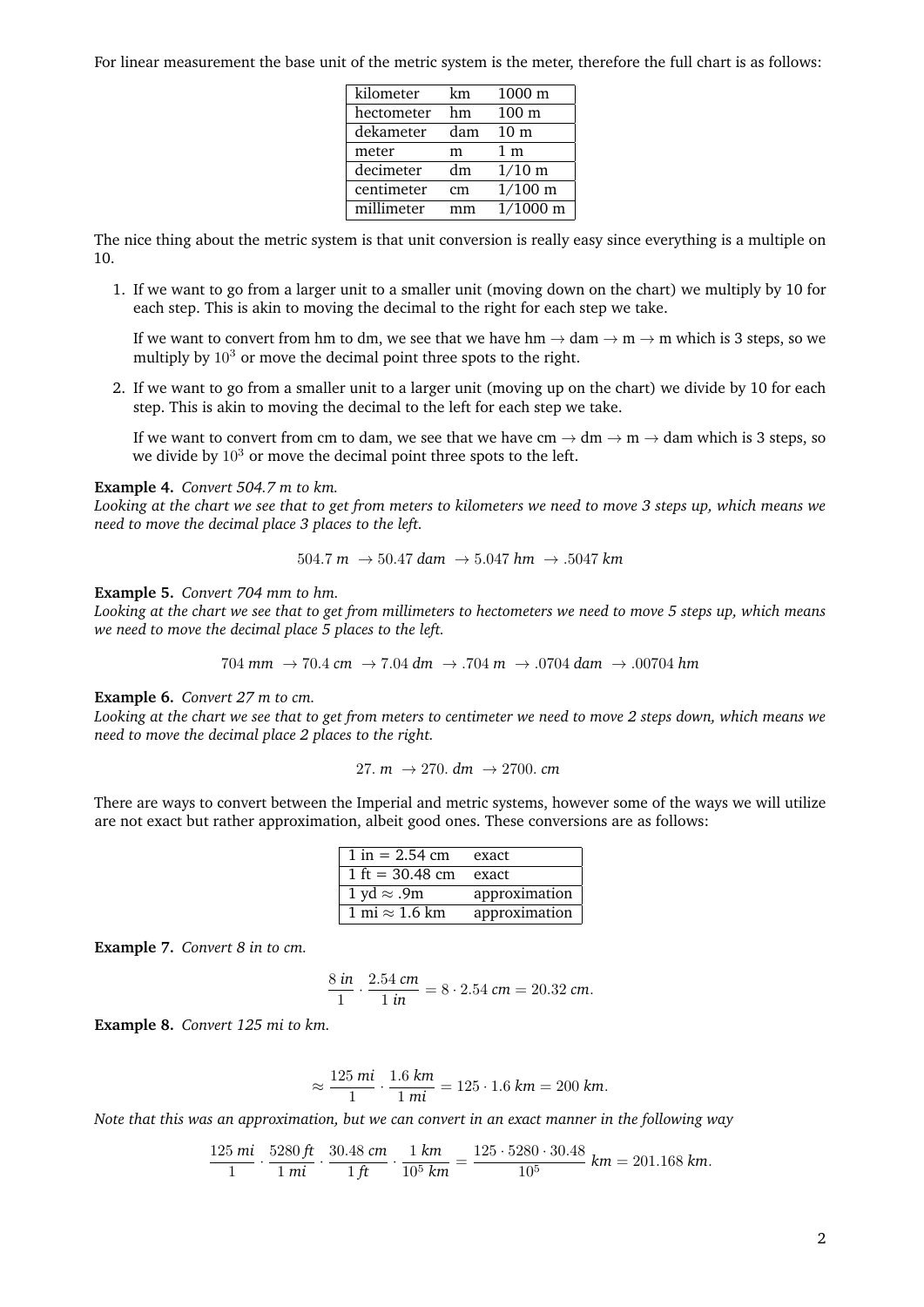**Example 9.** *Convert 26,800 mm to in.*

$$
\frac{26,800 \text{ mm}}{1} \cdot \frac{1 \text{ cm}}{10 \text{ mm}} \cdot \frac{1 \text{ in}}{2.54 \text{ cm}} = \frac{26,800}{10 \cdot 2.54} \text{ in} \approx 1055 \text{ in}.
$$

**Example 10.** *The speed limit on many highways in the United States is 55 miles per hour. How many kilometers per hour?*

*Note that we have two units, miles and hours. The hours will appear in the dimensional analysis but will not be used. Since it is miles per hour, the miles is the numerator unit and hours is the denominator unit.*

$$
\approx \frac{55 \text{ mi}}{1 \text{ hr}} \cdot \frac{1.6 \text{ km}}{1 \text{ mi}} = \frac{55 \cdot 1.6 \text{ km}}{1 \text{ hr}} = 88 \text{ km/h}.
$$

If you want extra work with these types of conversions, show that 200 km/hr is about 125 mi/h and 60 km/hr is about 37.5 mi/hr.

## **9.2**

**Definition 11.** *A square unit is a square whose sides are 1 unit in length.*

Recall that the area of a square is the length of it side squared, so a 1 in square has area 1 in $^2$  or 1 sq in. Similarly a square with side length 1 cm has an area of 1 cm<sup>2</sup> or 1 sq cm.

These square units will be used to talk about area and similar to linear measurement we have conversions for Imperial, metric, and between the two systems. The Imperial conversions are given by

| 1 sq ft = $144$ sq in                   |
|-----------------------------------------|
| 1 sq yd = 9 sq ft = 1296 sq in          |
| 1 acre = $43,560$ sq ft = $4,840$ sq yd |
| 1 sq mi = $640$ acres                   |

**Example 12.** *The population density of Wyoming is 568,158 with an area of 97,814 sq mi. What is the population density?*

*The population density is population divided by area, so the population density of Wyoming is*

$$
\frac{568,158 \text{ people}}{97,814 \text{ sq mi}} \approx 5.8 \text{ people/ sq mi}.
$$

*Similarly, the state of California has a population 39,144,818 with an area of 163,695 sq mi. Therefore the population density is*

$$
\frac{39,144,818 \text{ people}}{163,695 \text{ sq mi}} \approx 239.1 \text{ people/ sq mi}.
$$

The dimensional analysis for area is still done in a similar way to how it was done for linear measurement, however the unit fractions will be different since we need to use the ones for square units.

**Example 13.** *Convert 75,000 acres to sq mi.*

$$
\frac{75,000 \text{ acres}}{1} \cdot \frac{1 \text{ sq mi}}{640 \text{ acres}} = \frac{75,000}{640} \approx 117 \text{ sq mi}.
$$

Similar to linear measurement there are conversions between Imperial and metric square units however all of these are approximation.

| 1 sq in $\approx$ 6.5 sq cm       |
|-----------------------------------|
| 1 sq ft $\approx$ .09 sq m        |
| 1 sq yd $\approx$ .8 sq m         |
| 1 sq mi $\approx$ 2.6 sq km       |
| 1 acres $\approx$ .4 ha (hectare) |

**Example 14.** *A property is advertised for* \$545, 000 *for 18 acres. How many hectares is the property and what is the price per hectare?*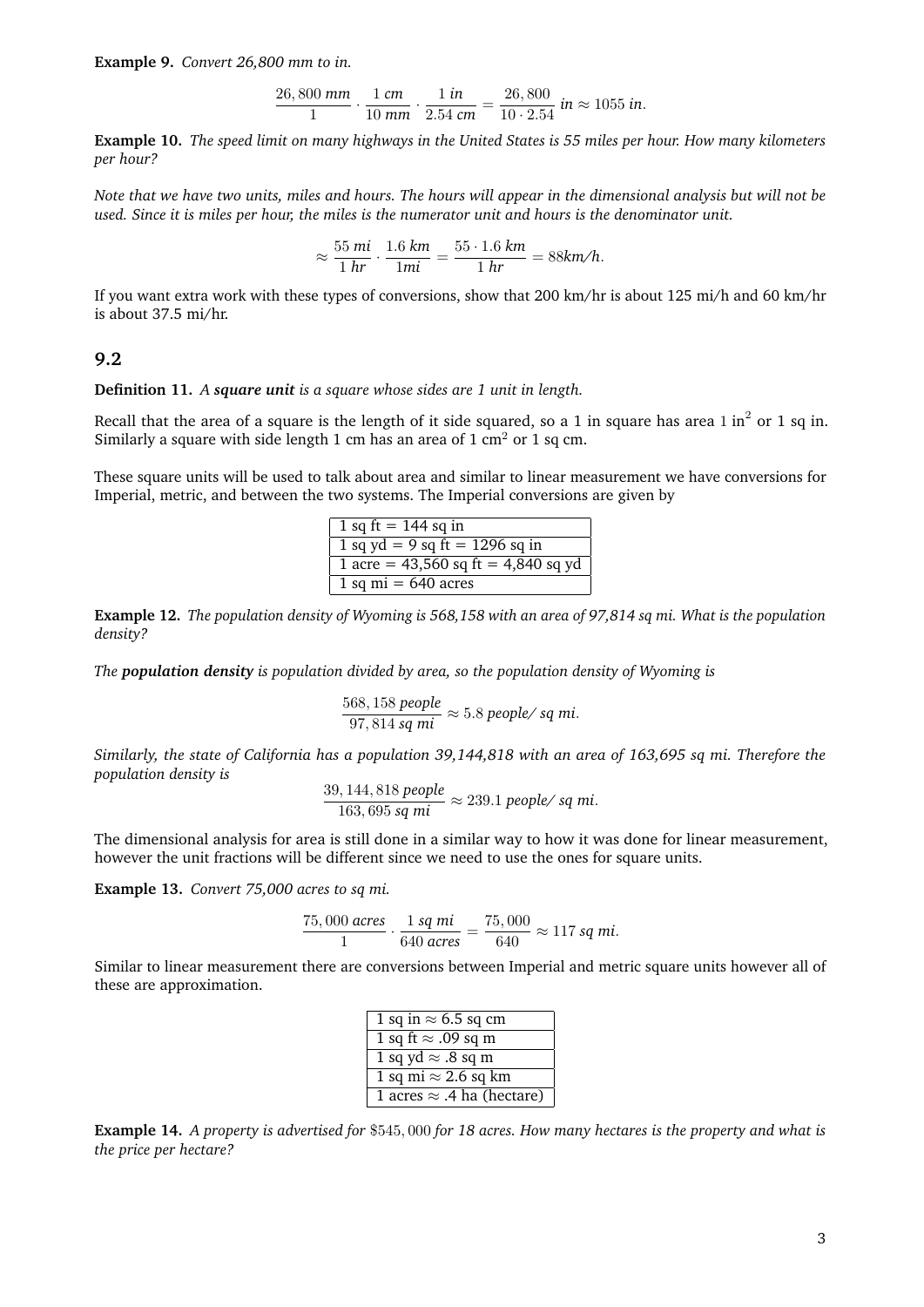*The first question is converting acres to hectares which is done as follows:*

$$
\frac{18 \text{ acres}}{1} \cdot \frac{.4 \text{ ha}}{1 \text{ acres}} = 18 \cdot (.4) \text{ ha} \approx 7.2 \text{ ha}.
$$

*The remaining part asks how much is each hectare. If 18 7.2 ha is* \$545, 000*, then 1 ha is*

$$
\frac{$545,000}{$7.2 \text{ ha}} \approx $75,694 \text{ per ha.}
$$

**Definition 15.** *The amount of space an object occupies is volume and to measure this space we need cubic units. A cubic unit is a cube where each side is 1 unit in length.*

For this section, we are interested in a type of volume often called **capacity** which refers to how much fluid the object can hold. Some of the common Imperial units are given as

| $2 \text{ pints} = 1 \text{ quart}$ | 1 yd <sup>3</sup> $\approx$ 200 gal                 |
|-------------------------------------|-----------------------------------------------------|
| 4 quarts $= 1$ gal                  | $1 \text{ ft}^3 \approx 7.48 \text{ gal}$           |
| $1$ gal = 128 fl oz                 | $\overline{231 \text{ in}^3} \approx 1 \text{ gal}$ |
| $1 cup = 8 floz$                    |                                                     |

**Example 16.** *A pool has a volume of 100,000 ft*<sup>3</sup> *, how many gallons of water can it hold.*

*We do have a direct conversion from cubic feet to gallons!*

$$
\approx \frac{100,000 \, \text{ft}^3}{1} \cdot \frac{7.48 \, \text{gal}}{1 \, \text{ft}^3} = 748,000 \, \text{gal.}
$$

*Note this is an approximation!*

For the metric system, the base unit for volume is the liter, denoted L. The new metric chart is as follows:

| kiloliter  | kL   | 1000L                       |
|------------|------|-----------------------------|
| hectoliter | hI.  | 100L                        |
| dekaliter  | daL. | 10 L                        |
| liter      | L.   | 1 L $\approx$ 1.0567 quarts |
| deciliter  | dL.  | $1/10$ L                    |
| centiliter | cL   | $1/100$ L                   |
| milliliter | mI.  | $1/1000$ L                  |

Note, the division and multiplying by 10 trick still works here, so use it! What we are interested in again is the relationship between volume and capacity. For metric, we have some nice conversions, but I will also include some Imperial conversions that are used in baking.

| Volume                            | Capacity                 |
|-----------------------------------|--------------------------|
| $\overline{1}$ cm <sup>3</sup>    | $1 \text{ mL}$           |
| $\overline{1000}$ cm <sup>3</sup> | 1 <sub>L</sub>           |
| $\overline{1} \ \text{m}^3$       | 1 kL                     |
| $1$ tsp                           | $\approx 5\text{ mL}$    |
| $1$ tbsp                          | $\approx 15~\mathrm{mL}$ |
| $\overline{1}$ fl oz              | $\approx 30$ mL          |
| 1 cup                             | $\approx .24$ L          |
| 1 <sub>pt</sub>                   | $\approx .47$ L          |
| 1 <sub>qt</sub>                   | $\approx .95$ L          |
| $1$ gal                           | $\approx 3.8$ L          |

Example 17. An aquarium has a volume of 36,000 cm<sup>3</sup>, how many liter of water can it hold.

*We do have a direct conversion from cubic feet to gallons!*

$$
\frac{36,000 \text{ cm}^3}{1} \cdot \frac{1 \text{ L}}{1000 \text{ cm}^3} = 36 \text{ L}.
$$

*Note this is exact!*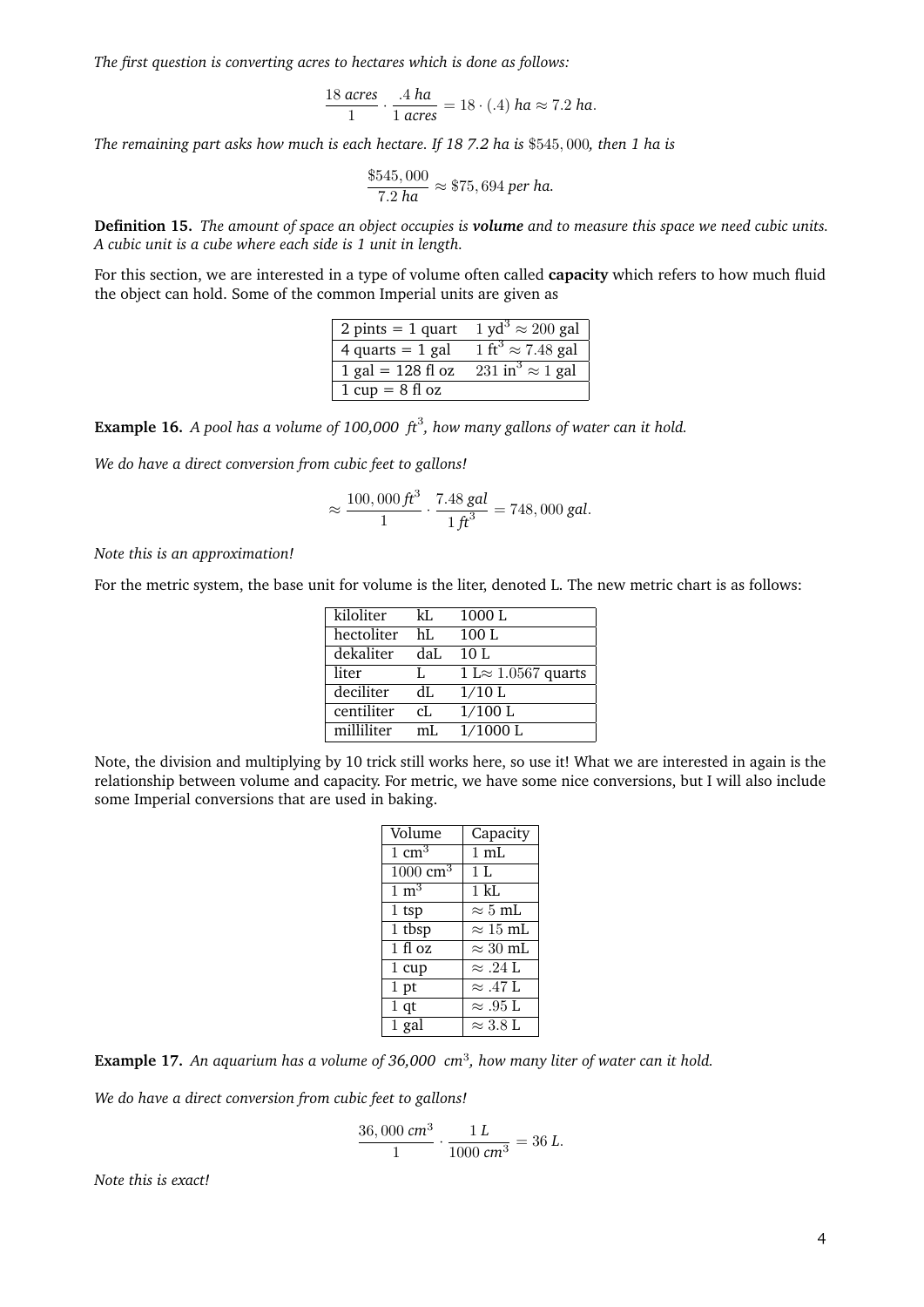**Example 18.** *A doctor orders 20 cc of a drug. How many mL? How many fluid ounces?*

*The nice things about cc (cubic centimeters) and mL, is that the conversion is one to one. So 20 cc= 20 mL! Now we do not have a direct conversion from cc to fl oz, but we do from mL to fl oz. So the following occurs*

$$
\approx \frac{20\;\text{mL}}{1} \cdot \frac{1\,\text{fl oz}}{30\;\text{mL}} \approx .67\,\text{fl oz}.
$$

**9.3**

The final section we will look at is weight and it relationship with volume and temperature conversions.

**Definition 19.** *The measure of earth's gravitation pull on an object is called weight, and the measure of the quantity of matter in a structure is called mass.*

*The weight of an object can change depending on location, but the mass cannot!*

I will place both Imperial and metric weights together, here the base unit for metric is gram.

| kilogram         | kg        | 1000 g              |
|------------------|-----------|---------------------|
| hectogram        | hg        | $\overline{100}$ g  |
| dekagram         | dag       | $\overline{10 g}$   |
| gram             | g         | 1 <sub>g</sub>      |
| decigram         | dg        | $\overline{1/10}$ g |
| centigram        | cg        | $\frac{1}{100}$ g   |
| milligram        | mg        | $\frac{1}{1000}$ g  |
| 16 <sub>oz</sub> |           | $\overline{1}$ lbs  |
| $2000$ lbs       | =         | 1 T (ton)           |
| $1 \text{ kg}$   | $\approx$ | $2.2$ lbs           |
| $.45$ kg         | $\approx$ | $\overline{1}$ lbs  |

Similar to the other sections, the dimensional analysis remains the same, just with different unit fractions. There is a relationship between weight and volume (and therefore capacity):

| Volume                                               | Capacity   Weight |                                    |
|------------------------------------------------------|-------------------|------------------------------------|
| 1 cm <sup>3</sup>                                    | 1 mI.             |                                    |
| $\frac{1}{1}$ dm <sup>3</sup> = 1000 cm <sup>3</sup> |                   | $1 \text{ kg}$                     |
| $\overline{m}^3$                                     | 1 kI              | $\overline{1000}$ kg = 1 t (tonne) |

A tonne is also called a metric tonne, not to be confused with the Imperial unit ton. I will also include some approximations between some common metric units and Imperial units.

| $1 oz \approx 28 g$    |
|------------------------|
| 1 lbs $\approx$ .45 kg |
| $T \approx .9 t$       |

**Example 20.** *Convert 160 lbs to kg and 300 g to ounces.*

*For the first conversion, we get an approximation*

$$
\approx \frac{160 \text{ lbs}}{1} \cdot \frac{.45 \text{ kg}}{1 \text{ lbs}} = 160 \cdot .45 \text{ kg} = 72 \text{ kg}.
$$

*For the second conversion, we are using the relationship between capacity and weight. It goes as follows*

$$
\approx \frac{300 \text{ g}}{1} \cdot \frac{1 \text{ oz}}{28 \text{ g}} = \frac{300}{28} \text{ oz} \approx 10.6 \text{ oz}.
$$

**Conversion check:** Do you get 120 lbs is approximately 54 kg? What about 500 g is approximately 17.9 oz.

**Example 21.** *Drug doses sometimes depend on the weight of the patient. For example 6 mg of a drug is administered daily for each kilogram of a patient's weight.*